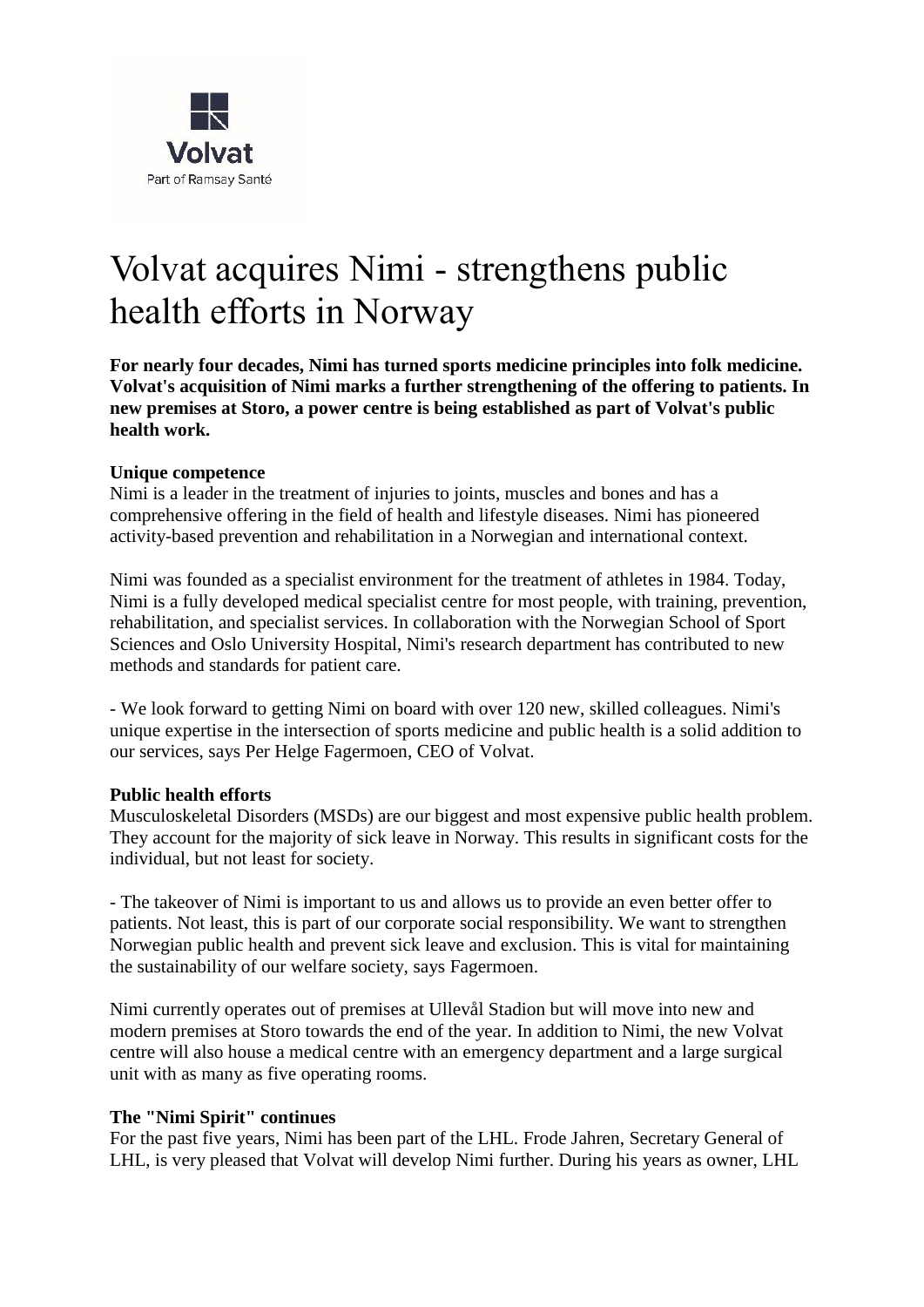

has preserved and developed the "Nimi Spirit"; the interdisciplinarity and enthusiasm for safeguarding one's health through activity.

- For almost 80 years, LHL has contributed to helping people live better lives. We are going to keep doing that! We see that the existing service offering at Nimi will be even better as an integral part of the highly skilled medical community at Volvat. It is very exciting that Volvat's tradition and expertise in medical care are strengthened with an investment in public health," says Jahren.

#### **Our Minister of Health**

- Although Bent Høie owns and manages the public hospitals, he is also our Minister of Health. Høie has been clear about the importance of activity and good public health work for the sustainability of our welfare society, says Per Helge Fagermoen.

He adds:

- This is our response to the Minister's request. We want to show that privately owned hospitals can also take social responsibility in the same way – and preferably in cooperation with – the public hospitals. We are proud that we can now offer services with short waiting times and solid quality – within the entire spectrum of health services, says Fagermoen.

## **Contact**

Per Helge Fagermoen, CEO Volvat Group Phone: 996 90 309 Email: [per.helge.fagermoen@volvat.no](mailto:per.helge.fagermoen@volvat.no)

### **About Volvat Medical Centre AS**

Volvat Medical Centre AS was established in 1985 and is Norway's first privately owned hospital. Today, the Volvat Group is one of the country's leading private health companies for patients across the country.

Volvat has 20 centres located in Oslo, Fredrikstad, Moss, Hamar, Lillehammer, Bergen, Trondheim and Tromsø. The centres have a wide range of medical services ranging from health-promoting and preventive work to treatment and rehabilitation. Volvat has hospital approval in Oslo, Fredrikstad, Bergen, Trondheim and Tromsø.

Volvat is owned by Ramsay Health, which also operates large hospitals and medical centres in Sweden, Denmark, France, the United Kingdom, Italy, Malaysia, Singapore, Indonesia and Australia.